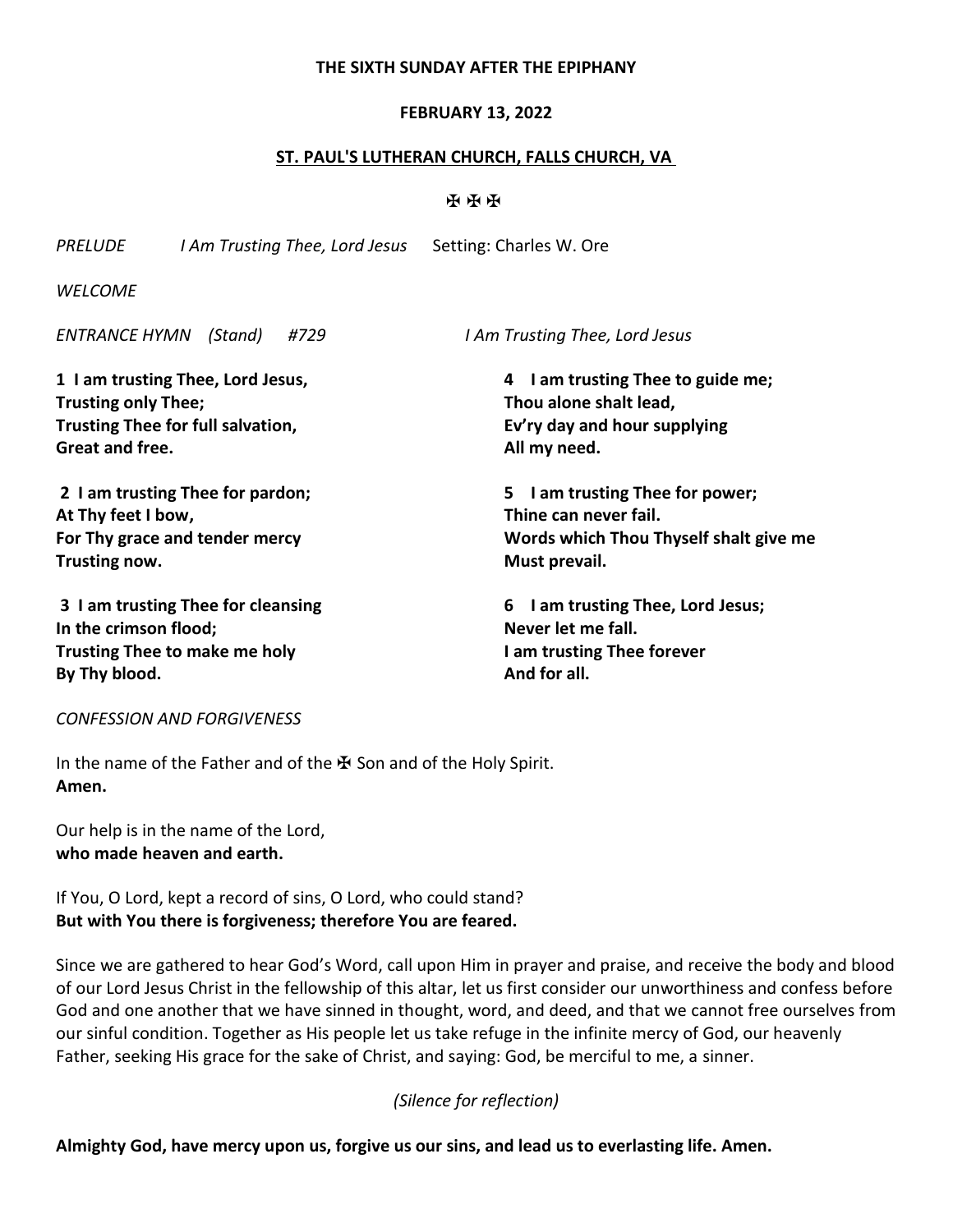Almighty God, merciful Father, in Holy Baptism You declared us to be Your children and gathered us into Your one, holy Church, in which You daily and richly forgive us our sins and grant us new life through Your Spirit. Be in our midst, enliven our faith, and graciously receive our prayer and praise; through Your Son, Jesus Christ, our Lord.

# **Amen.**

*KYRIE* p. 204

In peace, let us pray to the Lord: **Lord, have mercy; Christ, have mercy; Lord, have mercy.**

For the peace from above and for our salvation; and for the peace of the whole world and the unity of all, let us pray to the Lord:

**Lord, have mercy; Christ, have mercy; Lord, have mercy.**

For this holy house and for all who offer here their worship and praise; and for the well-being of the whole church of God in Christ, let us pray to the Lord:

**Lord, have mercy; Christ, have mercy; Lord, have mercy.**

Help, save, comfort and defend us, gracious Lord. **Lord, have mercy; Christ, have mercy; Lord, have mercy.**

### *HYMN OF PRAISE* p. 204

**1 To God on high be glory And peace to all the earth; Goodwill from God in heaven Proclaimed at Jesus' birth! We praise and bless You, Father; Your holy name, we sing— Our thanks for Your great glory, Lord God, our heav'nly King.**

> **3 For You alone are holy; You only are the Lord. Forever and forever, Be worshiped and adored; You with the Holy Spirit Alone are Lord Most High, In God the Father's glory. "Amen!" our glad reply.**

*THE PRAYER OF THE DAY*

The Lord be with you. **And also with you.**

**2 To You, O sole-begotten, The Father's Son, we pray; O Lamb of God, our Savior, You take our sins away. Have mercy on us, Jesus; Receive our heartfelt cry, Where You in pow'r are seated At God's right hand on high—**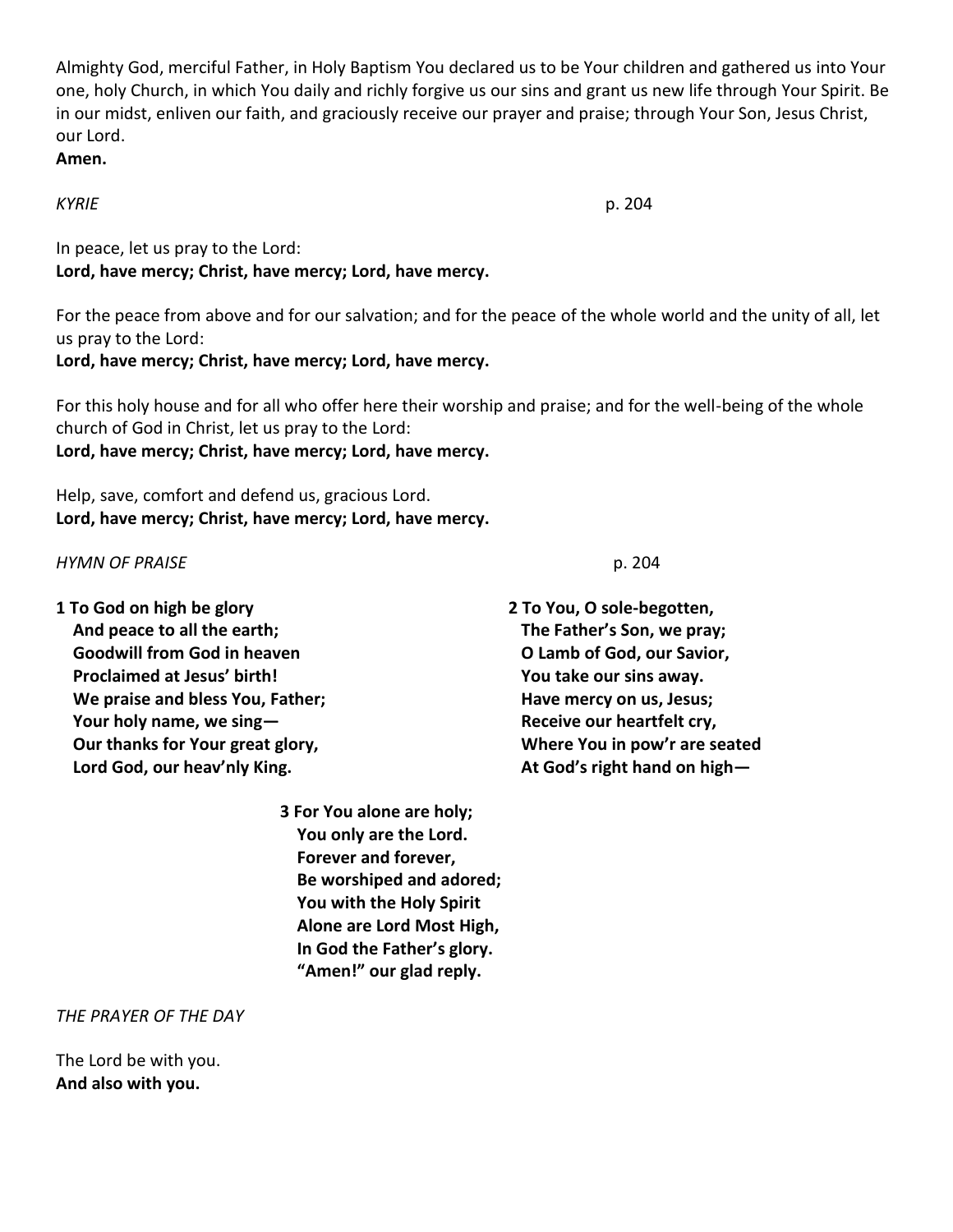Let us pray. O Lord,

**graciously hear the prayers of Your people, that we who justly suffer the consequence of our sin may be mercifully delivered by Your goodness to the glory of Your name; through Jesus Christ, Your Son, our Lord, who lives and reigns with You and the Holy Spirit, one God, now and forever. Amen.**

### ✠ ✠ ✠

### *THE LITURGY OF THE WORD*

*FIRST LESSON (Be seated)* Jeremiah 17:5-8

Thus says the Lord: "Cursed is the man who trusts in man and makes flesh his strength, whose heart turns away from the Lord. He is like a shrub in the desert, and shall not see any good come. He shall dwell in the parched places of the wilderness, in an uninhabited salt land. "Blessed is the man who trusts in the Lord, whose trust is the Lord. He is like a tree planted by water, that sends out its roots by the stream, and does not fear when heat comes, for its leaves remain green, and is not anxious in the year of drought, for it does not cease to bear fruit."

This is the Word of the Lord. **Thanks be to God.**

### *PSALM 1 (Read responsively)*

Blessèd is the man who walks not in the counsel of the wicked, nor stands in the way of sinners, nor sits in the seat of scoffers; **but his delight is in the law of the Lord, and on his law he meditates day and night.**

He is like a tree planted by streams of water that yields its fruit in its season, and its leaf does not wither. In all that he does, he prospers. **The wicked are not so, but are like chaff that the wind drives away.**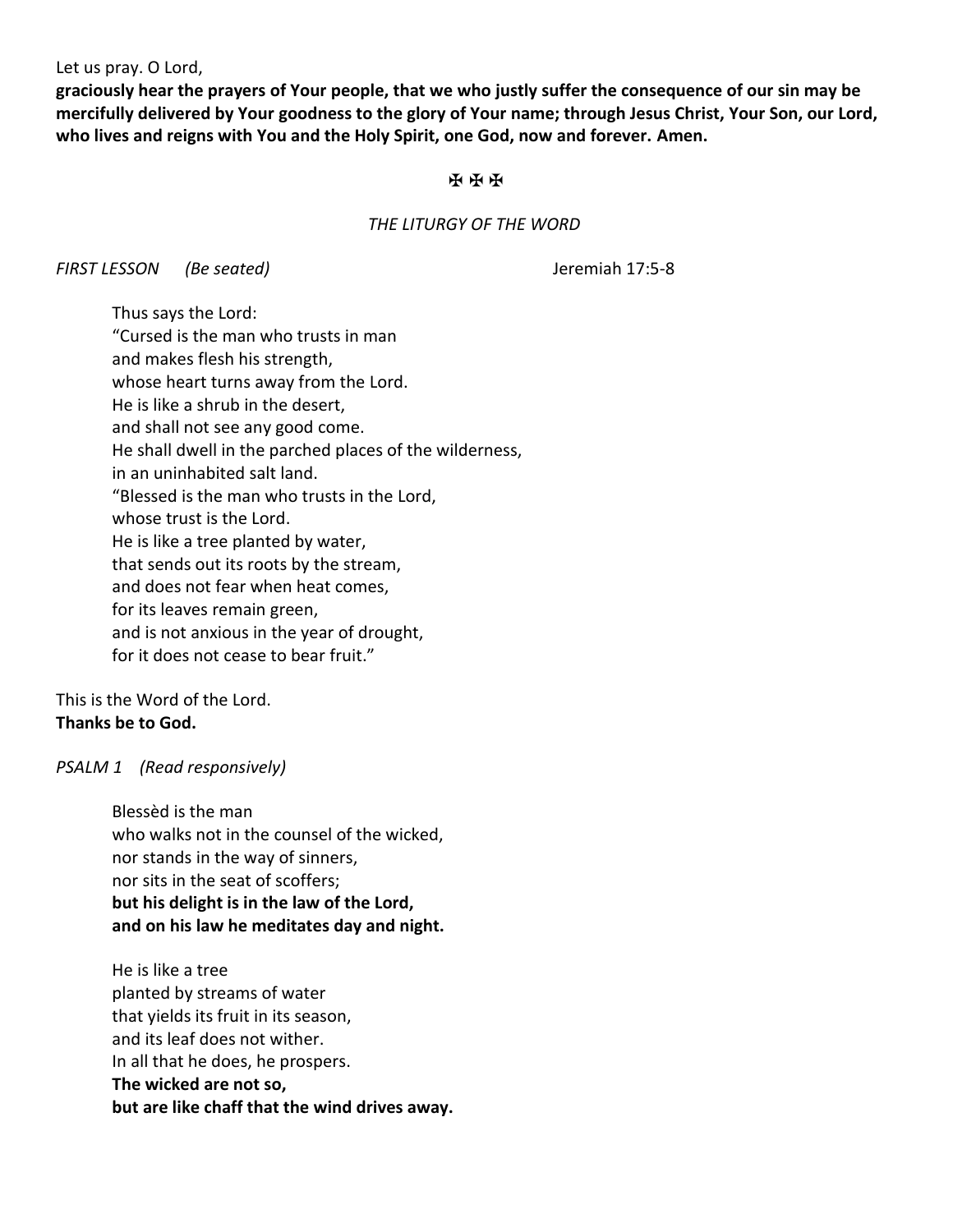Therefore the wicked will not stand in the judgment, nor sinners in the congregation of the righteous; **for the Lord knows the way of the righteous, but the way of the wicked will perish.**

**Glory be to the Father and to the Son and to the Holy Spirit; as it was in the beginning, is now, and will be forever. Amen.**

## *SECOND LESSON* 1 Corinthians 15:12-20

Now if Christ is proclaimed as raised from the dead, how can some of you say that there is no resurrection of the dead? But if there is no resurrection of the dead, then not even Christ has been raised. And if Christ has not been raised, then our preaching is in vain and your faith is in vain. We are even found to be misrepresenting God, because we testified about God that he raised Christ, whom he did not raise if it is true that the dead are not raised. For if the dead are not raised, not even Christ has been raised. And if Christ has not been raised, your faith is futile and you are still in your sins. Then those also who have fallen asleep in Christ have perished. If in this life only we have hoped in Christ, we are of all people most to be pitied.

But in fact Christ has been raised from the dead, the firstfruits of those who have fallen asleep.

This is the Word of the Lord. **Thanks be to God.**

*ALLELUIA VERSE (Stand)* p. 205

**Alleluia, alleluia, alleluia. These things are written that you may believe that Jesus is the Christ, the Son of God. Alleluia, alleluia, alleluia.**

*GOSPEL* Luke 6:17-26

The Holy Gospel according to St. Luke the  $6<sup>th</sup>$  chapter  **Glory to You, O Lord.**

[Jesus] came down with them and stood on a level place, with a great crowd of his disciples and a great multitude of people from all Judea and Jerusalem and the seacoast of Tyre and Sidon, who came to hear him and to be healed of their diseases. And those who were troubled with unclean spirits were cured. And all the crowd sought to touch him, for power came out from him and healed them all.

And he lifted up his eyes on his disciples, and said:

"Blessed are you who are poor, for yours is the kingdom of God.

"Blessed are you who are hungry now, for you shall be satisfied.

"Blessed are you who weep now, for you shall laugh.

"Blessed are you when people hate you and when they exclude you and revile you and spurn your name as evil, on account of the Son of Man! Rejoice in that day, and leap for joy, for behold, your reward is great in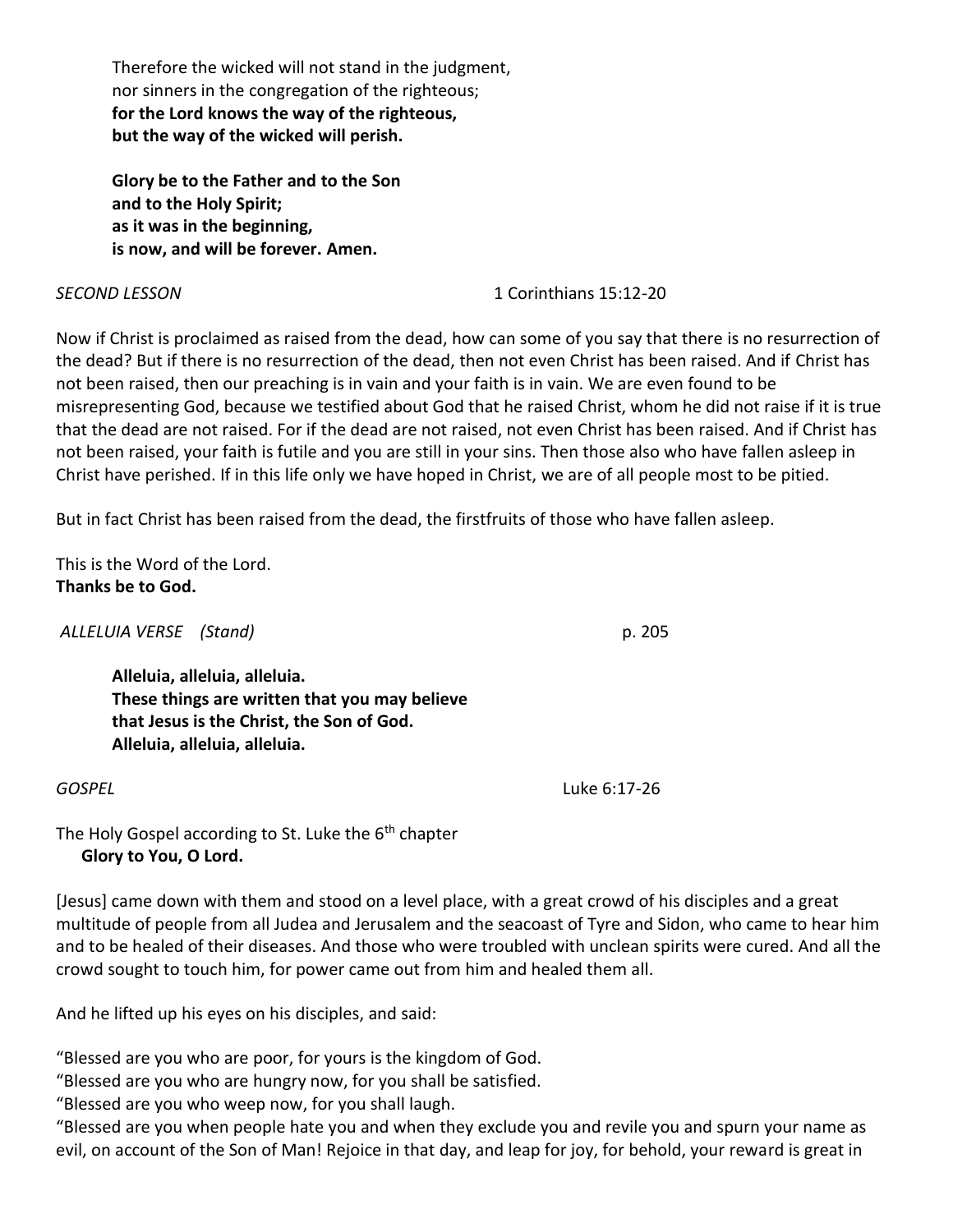heaven; for so their fathers did to the prophets.

"But woe to you who are rich, for you have received your consolation.

"Woe to you who are full now, for you shall be hungry.

"Woe to you who laugh now, for you shall mourn and weep.

"Woe to you, when all people speak well of you, for so their fathers did to the false prophets.

This is the Gospel of the Lord. **Praise to You, O Christ.**

### *SERMON*

Grace, mercy and peace be to you from God our Father and from our Lord and Savior Jesus. Amen. Dear friends in Christ:

As you probably know, the Super Bowl will be played later today. This year's game is the Bengals vs. the Rams. Both teams have had great seasons, and it should be a very entertaining game.

From what I can tell, this year's game doesn't seem to be a contest between two different ways of playing. By that I mean that there doesn't appear to be a clear philosophical or strategic difference in the way the two teams try to win. One team, for example, doesn't focus more on offense while the other focuses more on defense. Maybe a better-trained eye would think otherwise. Maybe there are some clear differences. But I don't see them.

I mention ways of playing because today's scripture readings make use of something we call "two ways" teaching. This is a form of teaching that is found in many places in the scriptures. The message usually given is that there are two ways one can go in life: one that is good and one that is bad. Or, as sometimes stated: one that is the way of life and one that is the way of death.

The language behind the two ways isn't always the same, but the concept is. Perhaps the clearest expression of it is found in Deuteronomy chapter 30. In that chapter, Moses addresses the people of Israel just before they are about to enter the promised land. And as a means of culminating his address he says these words: "See, I have set before you today life and good, death and evil. If you obey the commandments of the LORD your God that I command you today, by loving the LORD your God, by walking in his ways, and by keeping his commandments and his statutes and his rules, then you shall live and multiply, and the LORD your God will bless you in the land that you are entering to take possession of. But if your heart turns away, and you will not hear, but are drawn away to worship other gods and serve them, I declare to you today, that you shall surely perish. You shall not live long in the land that you are going over the Jordan to enter and possess" (Deut. 30:15-18).

The two ways are presented as clear and contrasting paths. Between the two there is a clear and obvious choice. Moses, in fact, later in that same speech, urges the people to choose the better direction, saying: "Therefore choose life, that you and your offspring may live, loving the LORD your God, obeying his voice and holding fast to him, for he is your life and length of days."

In today's first reading, from Jeremiah 17, the prophet relays words from God that also speak of the two ways. And here God is concerned especially about the people's faith. We see this because the two ways are described as the "one who trusts in God" vs. "the one who trusts in man."

God describes the second way first, saying: "Cursed is the man who trusts in man and makes flesh his strength, whose heart turns away from the LORD." Then, adding an explanation of what this way is like, God uses an illustration, saying that the man who chooses it is "like a shrub in the desert and shall not see any good come."

By contrast, the other way – that of trusting in God – leads to good. "Blessed is the man who trusts in the LORD," he says. God then also illustrates this way, saying of the one who chooses it: "He is like a tree planted by water, that sends out its roots by the stream and does not fear when heat comes."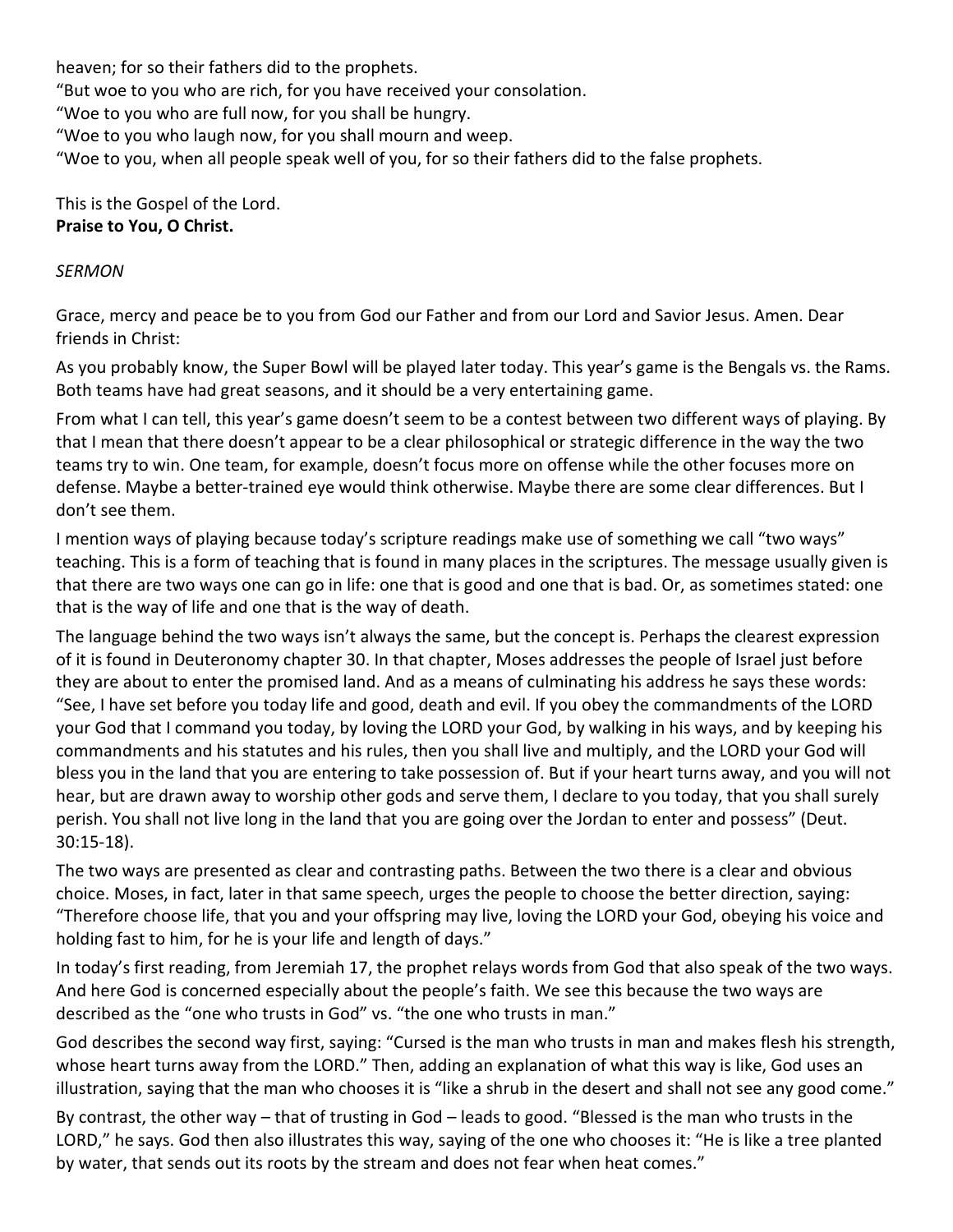You may have noticed that this same illustration was found also in today's Psalm. Psalm One famously begins: "Blessed is the man who walks not in the counsel of the wicked, nor stands in the way of sinners, nor sits in the seat of scoffers; but his delight is in the law of the LORD, and on his law he meditates day and night. He is like a tree planted by streams of water that yields its fruit in its season, and its leaf does not wither. In all that he does, he prospers."

Here we note that the two ways of life are described in their moral dimension. The one who chooses the good way delights in the law of the Lord. Those who choose the bad way are called the "wicked" and are not like those who prosper, but instead are like chaff that the wind drives away. The two ways are thus described as the way of the righteous vs. the way of the wicked. The Psalm states this specifically in its concluding verse: "for the LORD knows the way of the righteous, but the way of the wicked will perish."

Today's Gospel reading appears to be yet another example of this "two ways" technique of teaching. Jesus seems to say that some ways of living are blessed, while other ways of living bring woe. "Blessed are you who are poor," but "woe to you who are rich," etc.

But while this short sermon from Jesus definitely resembles the two ways approach and is certainly meant to recall it, Jesus' message is different.

Yes, there are two ways… one reflecting the way of God and the other reflecting the way of man; one leading to life and the other leading to death. But Jesus also turns on its head much of the logic and assumptions associated with these two ways.

For example, according to the Psalm the way of the righteous was supposed to lead to prosperity. "In all things he prospers," said the Psalm. But Jesus says it is the poor who are blessed. What's going on?

To determine what Jesus is saying, we must understand a second teaching concept – one that Jesus uses frequently, and one that serves as a good description of his overall message.

This concept is especially prominent in Luke's Gospel. There it is found first upon the lips of Jesus' mother. In her great song – the Magnificat – sung after she had been told about the

impending birth of her miraculous child, Mary rejoices in God's faithfulness. Included in her recounting are ways in which God reverses people's fortunes. She says: "he has brought down the mighty from their thrones and exalted those of humble estate; he has filled the hungry with good things, and the rich he has sent away empty" (Luke 1:52-53).

Here we have words pointing toward something called "the great reversal." According to this concept, Jesus reverses the expected course of many things in life. And his doing so leads to great and surprising blessings for those who follow him.

For the remainder of the sermon I'd like us to think about three of these great reversals of Jesus – each of which is alluded to in today's Gospel text.

The first of these, is that Jesus reverses our understanding of life.

Jesus challenges the prevailing wisdom of our world. We think that richer is always better. We think that full stomachs, lots of laughs and lots of compliments are what life is all about. But as Jesus makes clear, they're not.

"Blessed are you who are poor," Jesus says. Many of those listening to him were poor– especially those who had left their jobs and their homes to follow him. As were those who were sick and seeking his healing. They were poor, hungry, sad and reviled. Why, then, does Jesus say they are blessed?

It wasn't their poverty itself that blessed them. Being poor is not a preferable condition. Unless it is needed for one to learn to better depend on God.

The poor were "blessed" because they were listening to Jesus. And because Jesus would help them.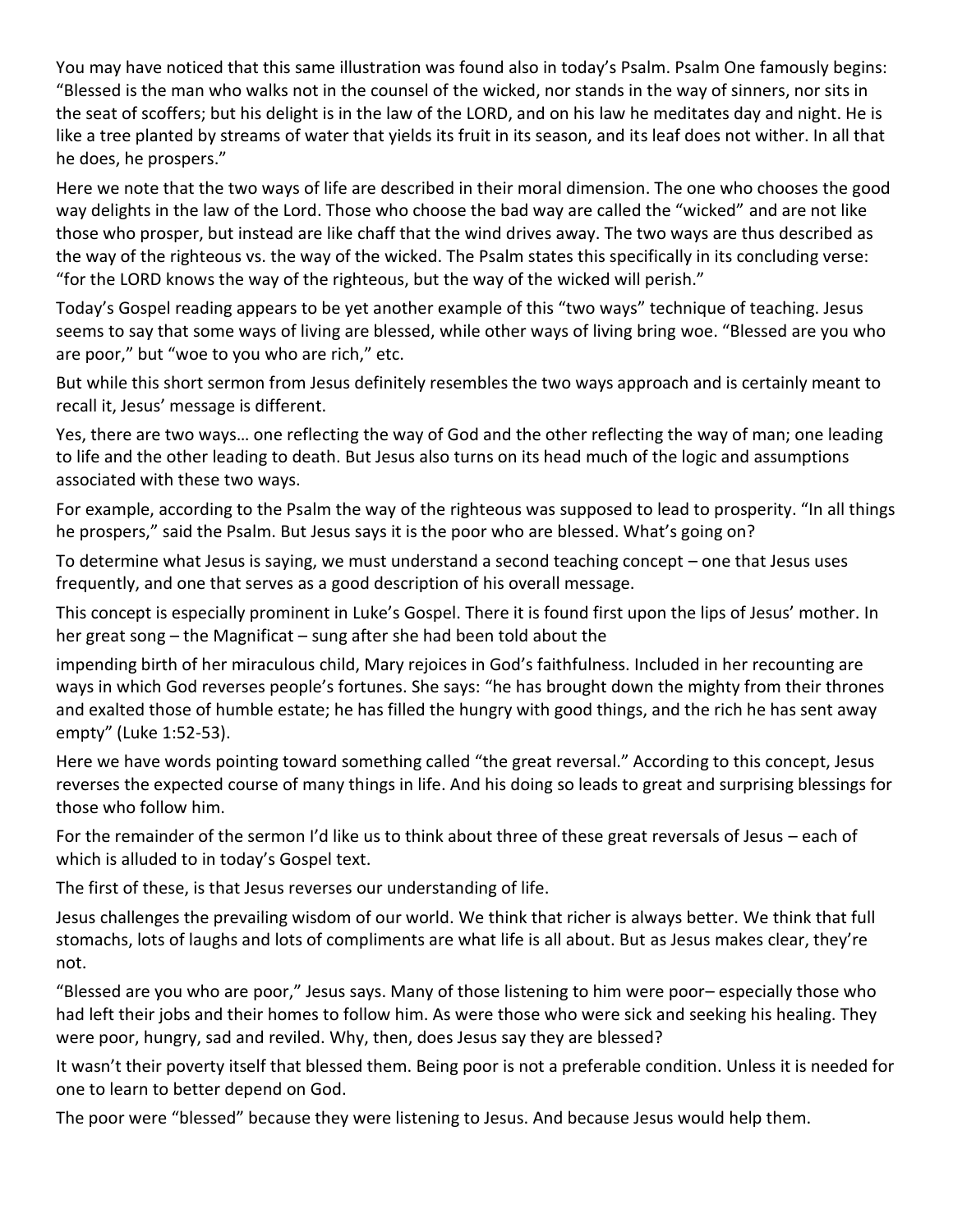Some of that help would come in the form of future blessings: "You shall be satisfied… You shall laugh… and great is your reward in heaven." The blessings might come soon, or only be realized in the next life. But they would come.

At the same time, some of that help was already happening at present. "Yours is the kingdom," said Jesus. The kingdom is where God is acting. As the people were listening to Jesus, God was acting to teach them, encourage them, bring them together and heal their wounds. To live in God's kingdom is a blessing all of its own.

Living in the kingdom means knowing that we have a good and gracious King. This then speaks to a second characteristic of the Great Reversal: Jesus reverses our understanding about God.

We are told – and like to believe – that God is mighty, just, and in control of all. But then we look at our world and get the impression that perhaps God is none of these. Which troubles us. And we consider giving up our faith.

Jesus gives us a clearer view. Jesus shows us how God once gave up his power and took on human flesh. As the Godman, Jesus Christ, he became the one who was poor and hungry, and who wept and was hated by others. He became the very embodiment of his own teaching.

"The Great Reversal" describes the God who came among us and appeared to act in weakness – living a life filled with trouble and then dying on a cross.

What kind of a God acts like this? Only a God who serves. As the followers of Jesus would eventually find out, and as we are privileged to know too, Jesus died to serve a purpose. He died to pay the penalty of our sin. His life was offered on behalf of ours. We who have chosen the way of death far too often, are given life by him who chose the way of the cross.

And then, of course, there was one final reversal. Jesus rose from the dead. Death could not hold him. Justice had been satisfied, and the Just One lived.

The Great Reversal of Jesus Christ's resurrection shows us that there will be a reversal of our destiny too. Jesus mentioned it already in his sermon: "your reward is great in heaven." Today's second reading, from 1 Corinthians 15, tells us even more. There we are told that Jesus Christ is "the firstfruits of those who have fallen asleep." Just as Jesus was brought back from death to life, so also will we – with sins forgiven – be brought from death to life, both now and at the end of time.

Our destiny is heaven– a place where there will be no more poverty or hunger, no more sorrow or hatred. Our destiny is with the God who reverses our downward spiral and brings us to life.

Yes, there are two ways we can go: the way of life and the way of death. The way of life is to follow Jesus.

This way will sometimes involve poverty and hunger. And it will lead to times of sadness and persecution too. But it will also lead to great blessings – many of which can be seen among us even now, with many more to come in future days.

In Luke's Gospel, there is one great, final illustration of the "two ways." You know the story. We will read it again in our next liturgical season.

Luke tells how at the death of Jesus two thieves were next to him – both also being crucified. One thief taunts Jesus by saying, "if you're really the Son of God, why don't you come down off that cross." But the other humbly says, "Jesus, remember me when you come into your kingdom."

That second thief walked the path of life. What about you?

"Blessed is the man who trusts in the Lord." May God lead you in that way – now and always. Amen.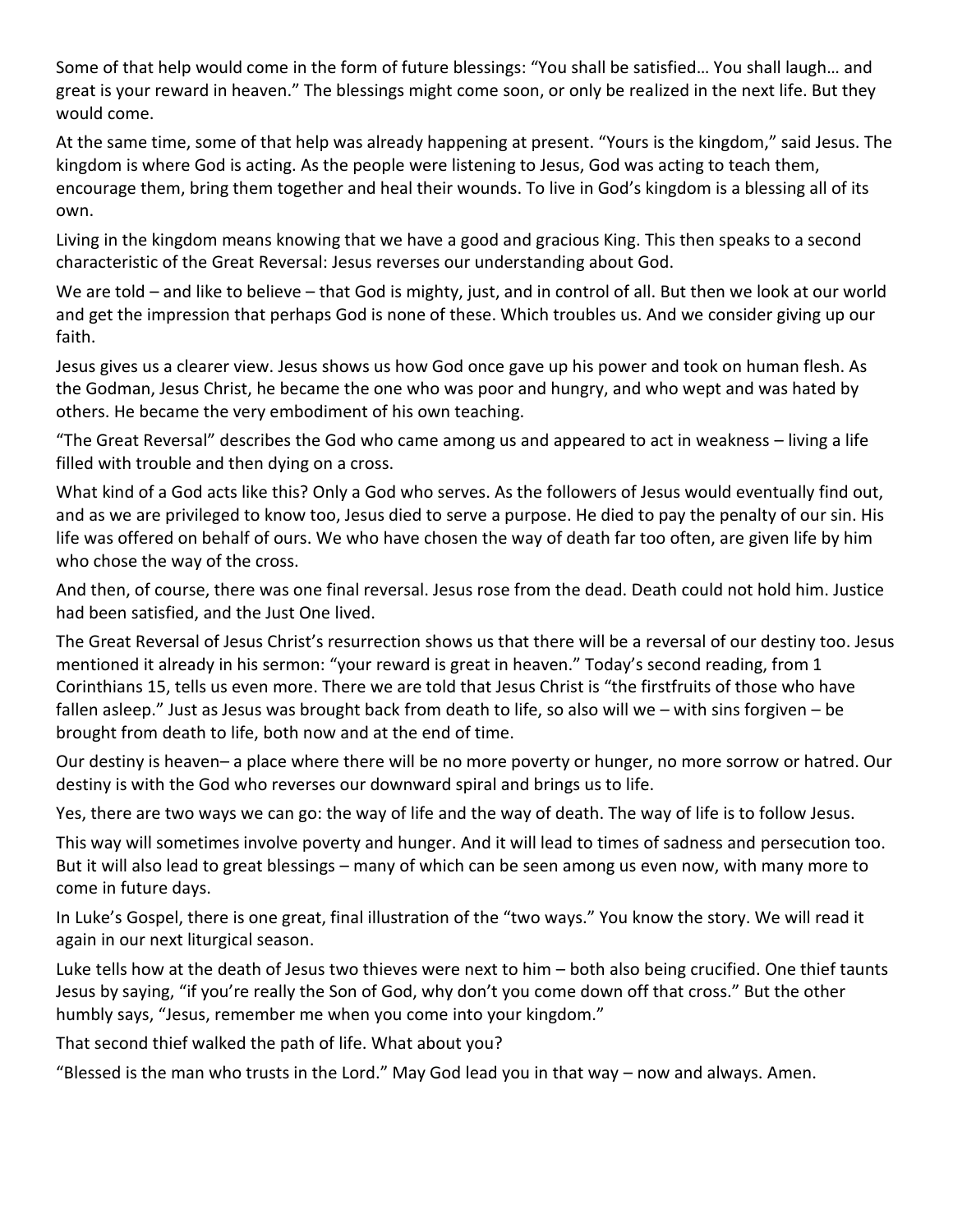**1 Songs of thankfulness and praise, Jesus, Lord, to Thee we raise, Manifested by the star To the sages from afar, Branch of royal David's stem In Thy birth at Bethlehem: Anthems be to Thee addressed, God in man made manifest.**

**2 Manifest at Jordan's stream, Prophet, Priest, and King supreme; And at Cana wedding guest In Thy Godhead manifest; Manifest in pow'r divine, Changing water into wine; Anthems be to Thee addressed, God in man made manifest.**

**3 Manifest in making whole Palsied limbs and fainting soul; Manifest in valiant fight, Quelling all the devil's might; Manifest in gracious will, Ever bringing good from ill; Anthems be to Thee addressed, God in man made manifest.**

**4 Sun and moon shall darkened be, Stars shall fall, the heav'ns shall flee; Christ will then like lightning shine, All will see His glorious sign; All will then the trumpet hear, All will see the Judge appear; Thou by all wilt be confessed, God in man made manifest.**

**5 Grant us grace to see Thee, Lord, Present in Thy holy Word— Grace to imitate Thee now And be pure, as pure art Thou; That we might become like Thee At Thy great epiphany And may praise Thee, ever blest, God in man made manifest.**

### *APOSTLES' CREED*

**I believe in God, the Father Almighty, maker of heaven and earth.**

**And in Jesus Christ, His only Son, our Lord, who was conceived by the Holy Spirit, born of the virgin Mary, suffered under Pontius Pilate, was crucified, died and was buried. He descended into hell. The third day He rose again from the dead. He ascended into heaven and sits at the right hand of God the Father Almighty. From thence He will come to judge the living and the dead.**

**I believe in the Holy Spirit, the holy Christian Church, the communion of saints, the forgiveness of sins, the resurrection of the body, and the life everlasting. Amen.**

### *OFFERING*

*PRAYERS OF THE CHURCH (Stand)*

Heavenly Father, Your kingdom has been made manifest in the preaching and miracles of Jesus Christ. Gather together Your great multitude from every nation and from Judea's remnant, that all may know of your salvation and follow you in the way of life. Lord, in Your mercy, **hear our prayer.**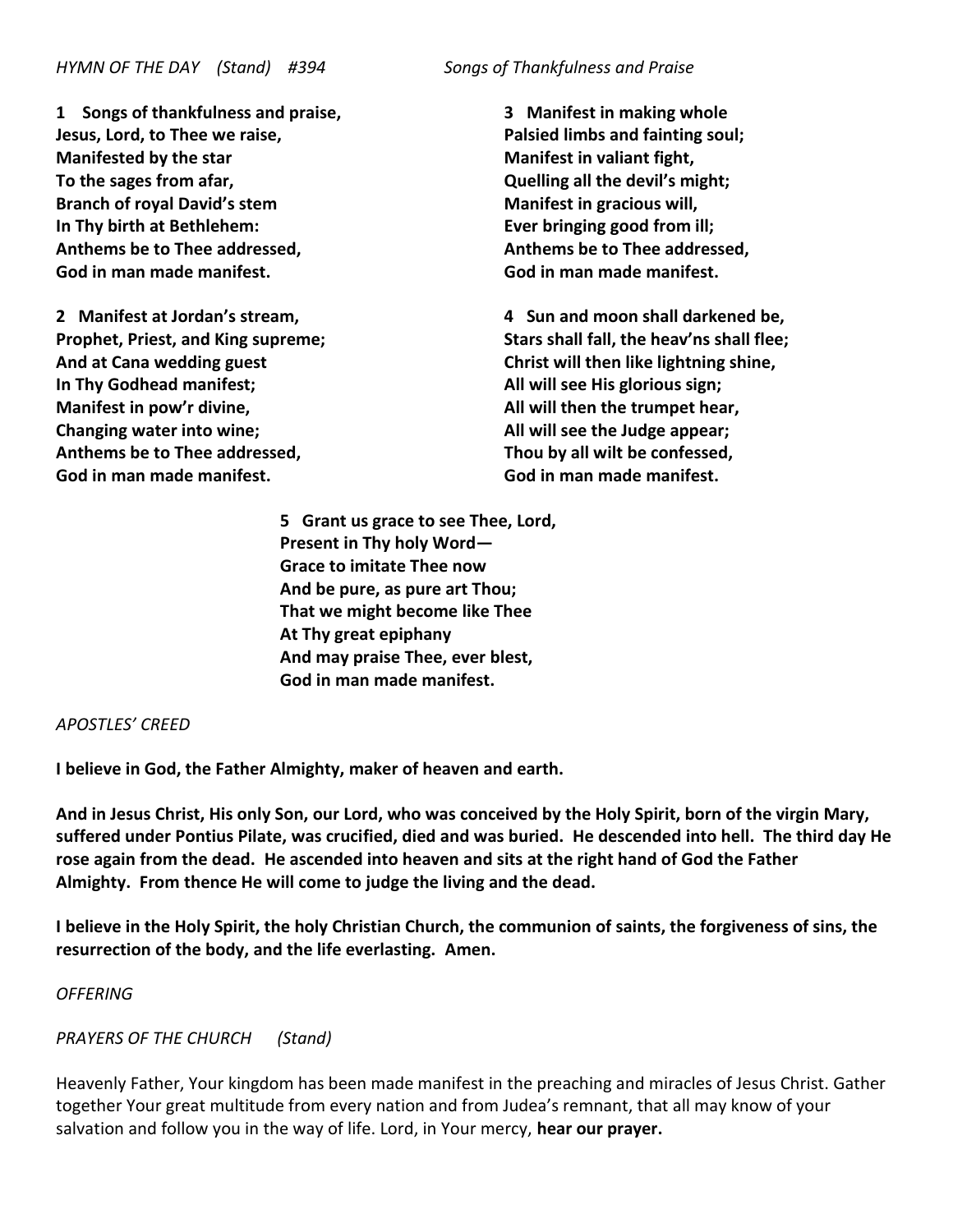Grant, O Lord, that Your people may always hold fast to the preaching of the resurrection, not having a futile faith that leaves them in sin, nor holding only to the hope of this world, but a faith that believes the testimony of God that Christ is risen and we shall arise as well. Lord, in Your mercy, **hear our prayer.**

Preserve your people, O Lord, through families which reflect your Wisdom and your Spirit. Give parents diligence and persistence in their duties to teach the faith in word and example. Keep all children in the promise You made to them in their Baptism. And let the patience, kindness and endurance of Christian love have no end among us. Lord, in Your mercy, **hear our prayer.**

O God, do not let our rewards and blessings consist in the treasures and goods of this world. But give us joy in every sorrow, and satisfaction in every hunger, knowing that if we have You, we lack nothing and will receive an eternal reward in Christ that cannot fail. Lord, in Your mercy, **hear our prayer.**

Be near to those who are troubled by any unclean spirit, memory or thought. Extend your care to the sick and all who need Your healing, especially those on our prayer list and those we name in our hearts at this time… Send forth Your power in the name of Christ Jesus, that they would hear Your Word and be cured. Lord, in Your mercy, **hear our prayer.**

Bless all who trust in You and come to your table to receive the body and blood of Christ for the forgiveness of their sins. Strengthen them in their faith and draw them closer to one another through this sacrament. Lord, in Your mercy, **hear our prayer.**

O Lord, Your Son is not only risen from the dead but is also the first-fruits of those who have fallen asleep. Preserve us in the confidence of our resurrection, giving us hope beyond this life. Comfort those who mourn, especially Aaron and his family, with the certainty of Christ's resurrection. And let us all live in confident expectation as we await the consummation of all things and the joy of the new creation that awaits. Lord, in Your mercy, **hear our prayer.**

We entrust all these petitions to Your care, loving Father, confident in Your great mercy for the sake of Your Son, Jesus Christ, our Lord, who is worshiped together with You and the Holy Spirit, one God, now and forever. **Amen.**

### ✠ ✠ ✠

### *THE LITURGY OF HOLY COMMUNION*

*PREFACE TO HOLY COMMUNION*

The Lord be with you.  **And also with you.**

Lift up your hearts.  **We lift them to the Lord.**

Let us give thanks to the Lord our God.  **It is right to give Him thanks and praise.**

It is truly good right and salutary…evermore praising You and saying: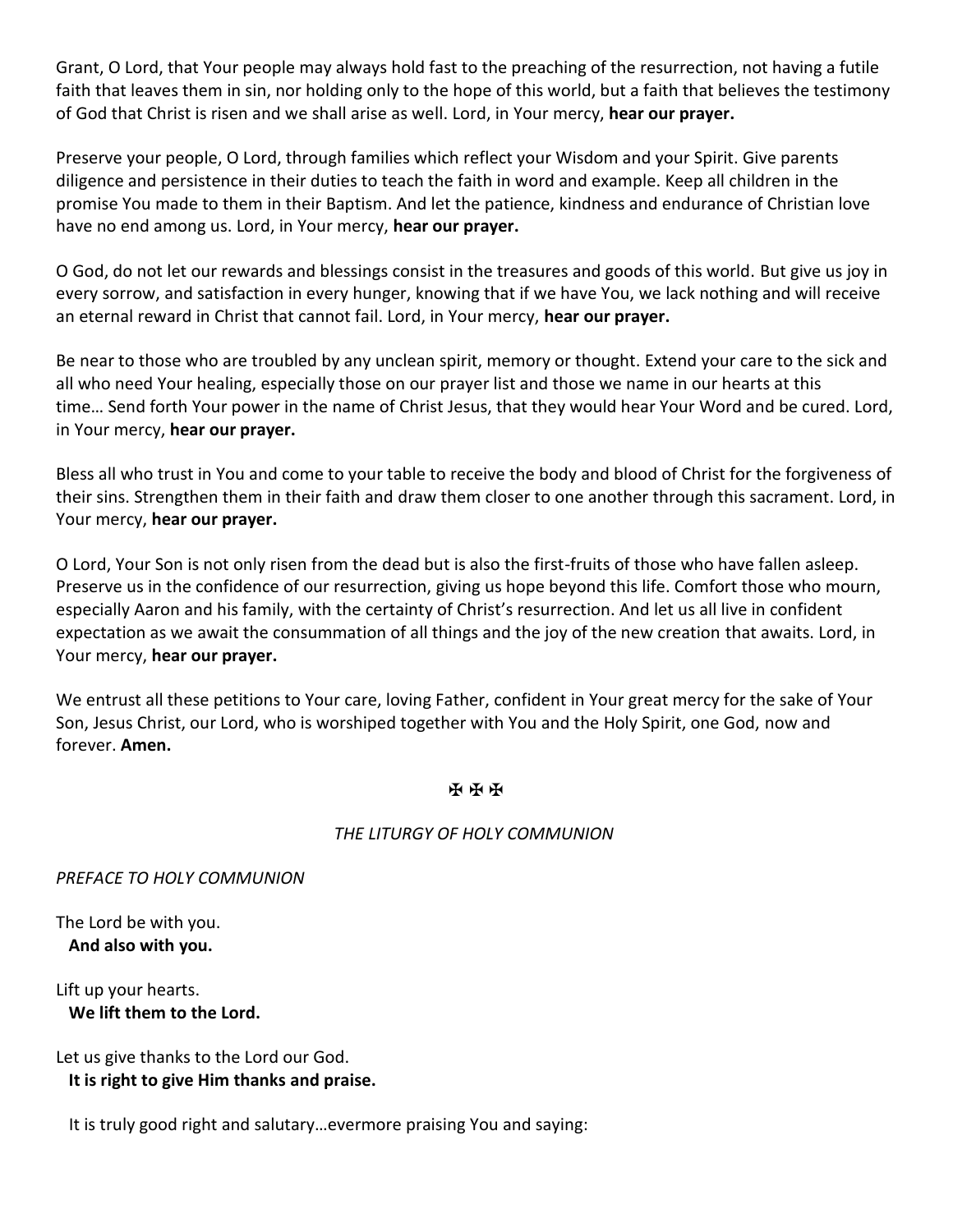### *PRAYER OF THANKSGIVING*

### *THE LORD'S PRAYER*

 **Our Father, who art in heaven, hallowed be Thy name, Thy kingdom come, Thy will be done, on earth as it is in heaven. Give us this day our daily bread; and forgive us our trespasses, as we forgive those who trespass against us; and lead us not into temptation, but deliver us from evil. For Thine is the kingdom, and the power, and the glory, forever and ever. Amen.**

*THE WORDS OF OUR LORD*

*PAX DOMINI*

The peace of the Lord be with you always.  **Amen.**

*AGNUS DEI*

**O Jesus Christ, true Lamb of God, You take the sin of the world away; O Jesus Christ, true Lamb of God, Have mercy on us, Lord, we pray.**

**O Jesus Christ, true Lamb of God, You take the sin of the world away; Have mercy on us, Jesus Christ, And grant us peace, O Lord, we pray.**

### *DISTRIBUTION (Be seated)*

*The Communion Assistant will come forward to receive first, then those from the pulpit side – by order of pew, front to back. Communicants will come up the center aisle and return via the side aisle. When all from the pulpit side have communed, the baptismal font side will commune in the same manner. Distancing must be maintained between all communicants. We ask that the wine be consumed away from the tray table. Empty cups should be dropped into the baskets.*

*COMMUNION MUSIC "Largo" from Winter* Vivaldi/arr. Wolff

*NUNC DIMITTIS* p. 211

**1 O Lord, now let Your servant Depart in heav'nly peace, For I have seen the glory Of Your redeeming grace: A light to lead the Gentiles Unto Your holy hill, The glory of Your people, Your chosen Israel.**

**2 All glory to the Father, All glory to the Son, All glory to the Spirit, Forever Three in One; For as in the beginning, Is now, shall ever be, God's triune name resounding Through all eternity.**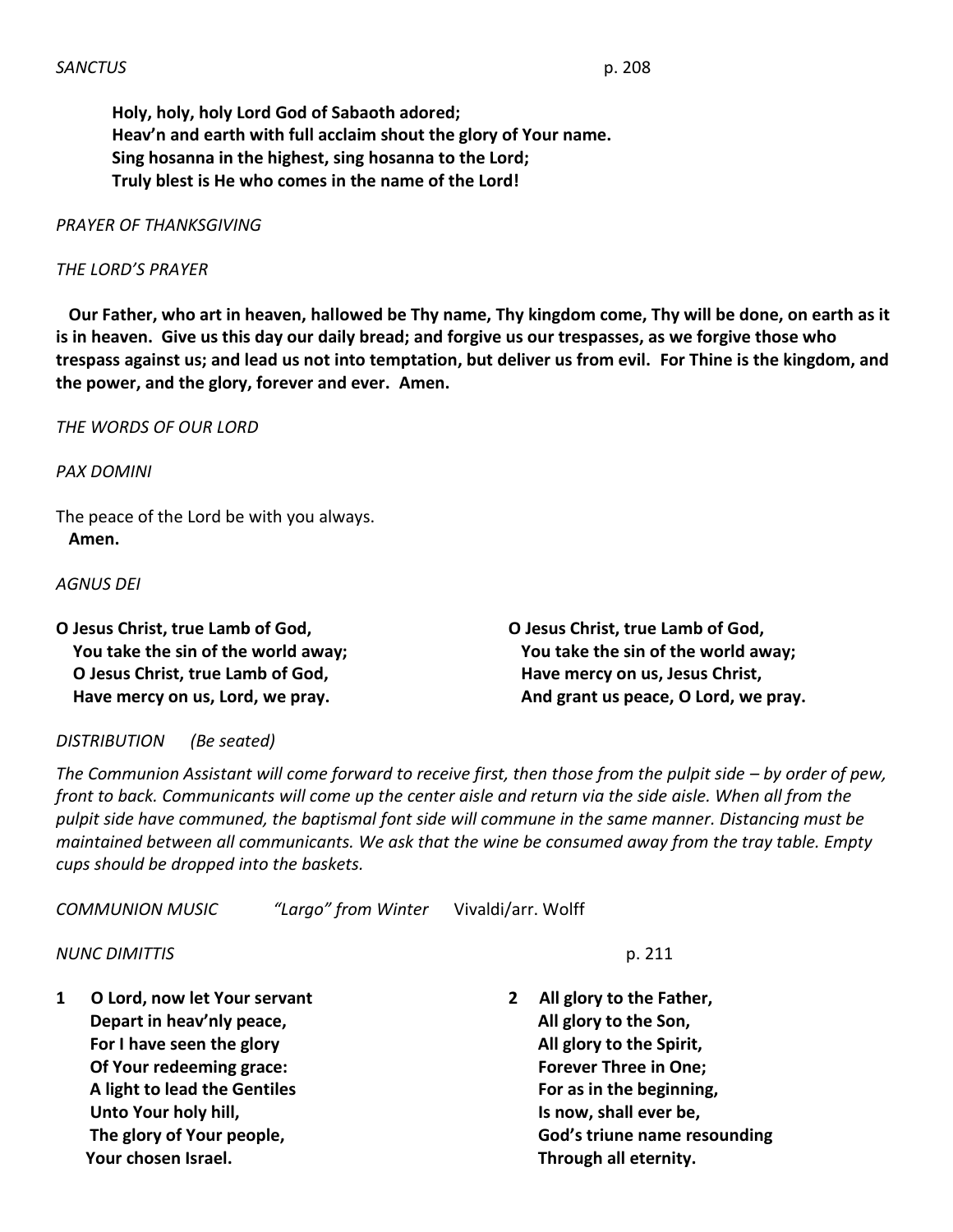### *BENEDICTION*

*SENDING HYMN #486 If Christ had not been Raised from Death* (Alternate Tune: All Saints New)

> **1 If Christ had not been raised from death Our faith would be in vain, Our preaching but a waste of breath, Our sin and guilt remain. But now the Lord is ris'n indeed; He rules in earth and heav'n: His Gospel meets a world of need— In Christ we are forgiv'n.**

**2 If Christ still lay within the tomb Then death would be the end, And we should face our final doom With neither guide nor friend. But now the Savior is raised up, So when a Christian dies We mourn, yet look to God in hope— In Christ the saints arise!**

**3 If Christ had not been truly raised His Church would live a lie; His name should nevermore be praised, His words deserve to die. But now our great Redeemer lives; Through Him we are restored; His Word endures, His Church revives In Christ, our risen Lord.**

*ANNOUNCEMENTS (Be seated)*

*DISMISSAL*

*POSTLUDE All Saints New* Setting: Paul Soulek